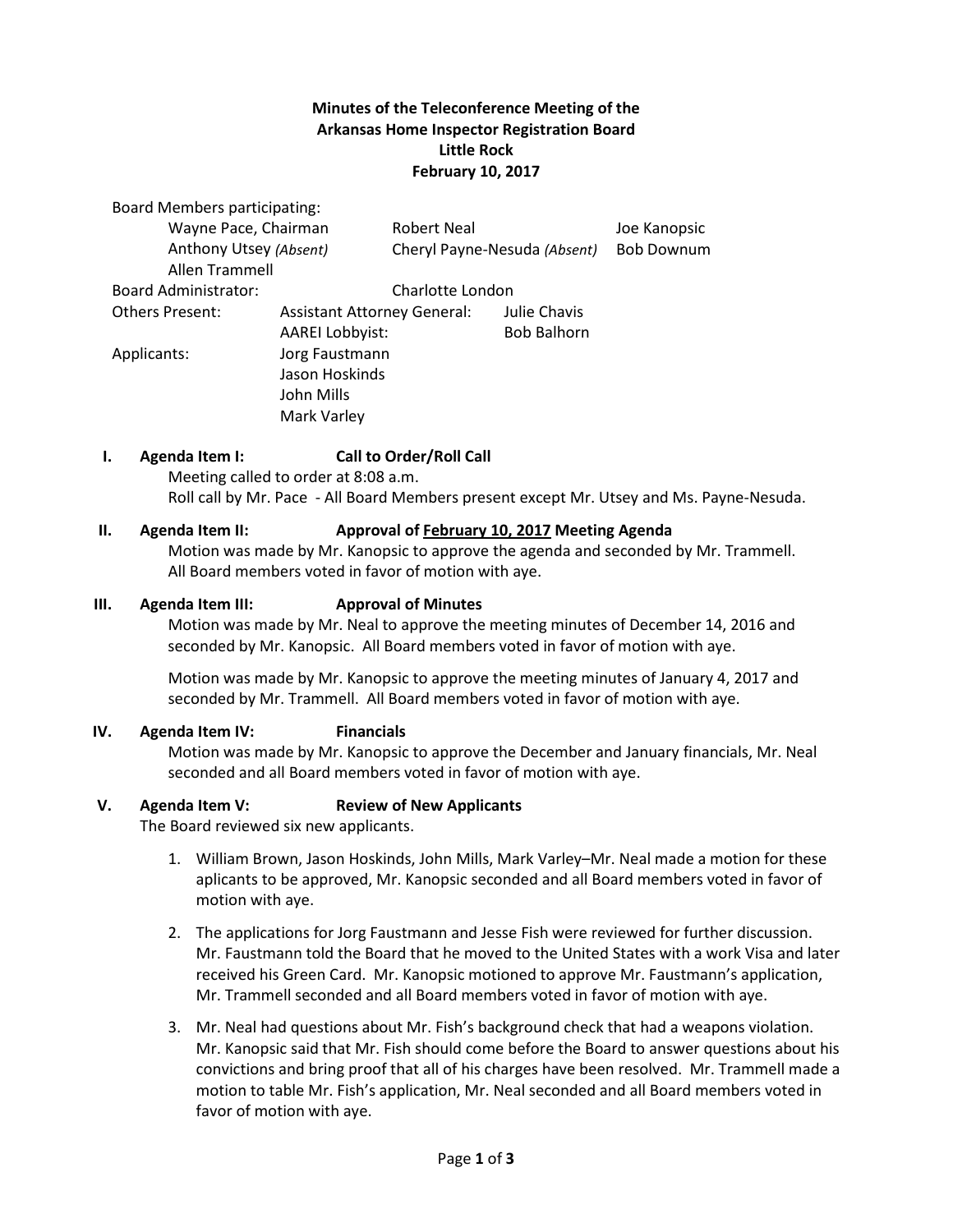## **VI. Agenda Item VI Status of Complaints**

Ms. Chavis gave a brief update on existing complaints and explained the initial process of how new complaints will be handled before an investigation begins. She said when a new complaint against a Home Inspector is received, Ms. London will send a copy of the complaint along with a letter to the Home Inspector as notification of the complaint and to give the Home Inspector 14 days to respond. After 14 days, the complaint will be turned over to a Board member and an investigation into the complaint will begin, whether the Home Inspector has responded or not.

# **1. OLD COMPLAINTS**

- a. Kyndal & John Wiles vs Allen, HI-1583 *(2/2/2017-Notification letter mailed to Home Inspector)*
- b. Washburn vs Hoffman, HI-1500 *(2/2/2017-Notification letter mailed to Home Inspector)*
- c. Bevill (*Gubanski vs State of Arkansas)* Hearing is scheduled for February 22, 2017
- d. Hall Ms. Chavis is still working on this complaint.
- e. Williams –Ms. Chavis is trying to resolve Mr. Williams' outstanding complaints and he has hired an attorney.

## **2. NEW COMPLAINTS**

a. Williams vs Mobley, HI-1497 *(2/2/2017-Notification letter mailed to Home Inspector)*

# **VII. Agenda Item VII Continuing Education/Pre-Registration Courses**

1. InterNACHI – Mr. Trammell motioned to table the InterNACHI issues until the March Board meeting, Mr. Neal seconded and all Board members voted in favor of motion with aye.

## **VIII. Agenda Item VIII New Business**

1. In response to an email from a potential applicant wanting to become a Home Inspector based on being a licensed home builder for over 10 years, Mr. Neal said there is no automatic approval for home builders and he would still have to provide proof that he has been licensed for that length of time. Mr. Pace agreed and said that he still might have to go through the education requirements of all Home Inspectors.

## 2. Renewals

- a. James Ewald, HI-1761
- b. Richard Sullinger, HI-1813
- c. Tony Harris, HI-1825

Mr. Downum motioned to approve all three (3) renewals, Mr. Neal seconded and all Board members voted in favor of motion with aye.

## **IX. Agenda Item IX Old Business**

1. Backup Storage of AHIB files is currently being done by Ms. London with an external device. Mr. Neal said he will schedule a time to talk with Mr. Eubanks, in DIS, about the issues that may occur if DIS can backup the files.

2. Advertising –Mr. Trammell suggested advertising when the Arkansas Realtors Association has their convention. Mr. Downum suggested the Arkansas Democrat-Gazette newspaper or real estate magazines. Mr. Pace asked the Board members to bring some of the real estate magazines to the March meeting for further discussion.

## **X. Agenda Item X Administrator's Update to Board Members**

1. Ms. London said the 2017 Registration Renewals were complete and the registration cards have been mailed.